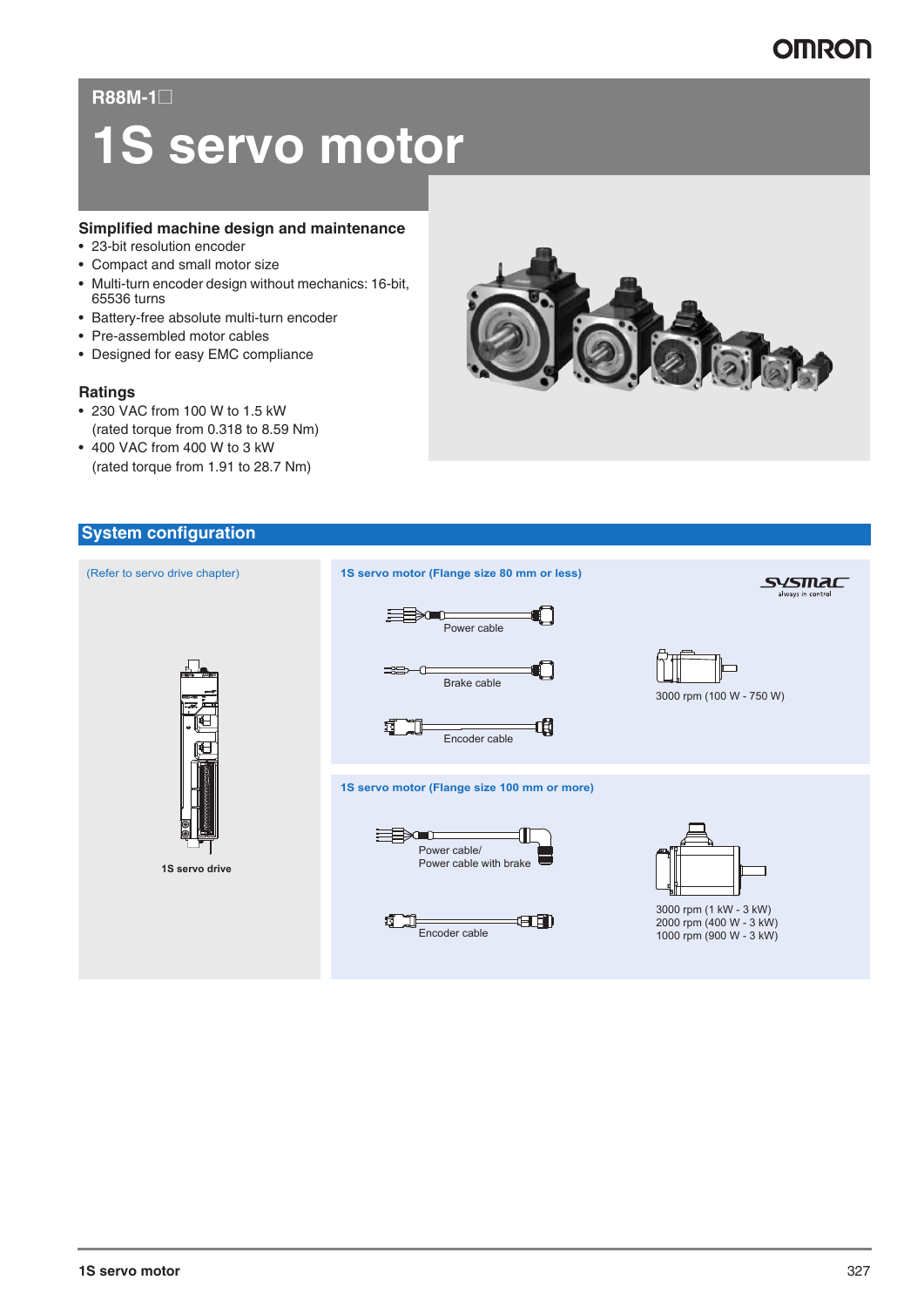### **Servo motor / Servo drive combination**

| 1S servo motor |                        |         |                     |          |                | 1S servo drive  |
|----------------|------------------------|---------|---------------------|----------|----------------|-----------------|
| Appearance     | <b>Speed</b>           | Voltage | <b>Rated torque</b> | Capacity | <b>Model</b>   |                 |
|                | 3000 min <sup>-1</sup> | 230 V   | 0.318 Nm            | 100 W    | R88M-1M10030T- | R88D-1SN01H-ECT |
|                |                        |         | 0.637 Nm            | 200 W    | R88M-1M20030T- | R88D-1SN02H-ECT |
|                |                        |         | 1.27 Nm             | 400 W    | R88M-1M40030T- | R88D-1SN04H-ECT |
|                |                        |         | 2.39 Nm             | 750 W    | R88M-1M75030T- | R88D-1SN08H-ECT |
|                |                        |         | 3.18 Nm             | $1$ kW   | R88M-1L1K030T- | R88D-1SN15H-ECT |
|                |                        |         | 4.77 Nm             | 1.5 kW   | R88M-1L1K530T- | R88D-1SN15H-ECT |
|                |                        | 400 V   | 2.39 Nm             | 750 W    | R88M-1L75030C- | R88D-1SN10F-ECT |
|                |                        |         | 3.18 Nm             | $1$ kW   | R88M-1L1K030C- | R88D-1SN10F-ECT |
|                |                        |         | 4.77 Nm             | 1.5 kW   | R88M-1L1K530C- | R88D-1SN15F-ECT |
|                |                        |         | 6.37 Nm             | 2 kW     | R88M-1L2K030C- | R88D-1SN20F-ECT |
|                |                        |         | 9.55 Nm             | 3 kW     | R88M-1L3K030C- | R88D-1SN30F-ECT |
|                | 2000 min <sup>-1</sup> | 230 V   | 4.77 Nm             | $1$ kW   | R88M-1M1K020T- | R88D-1SN15H-ECT |
|                |                        |         | 7.16 Nm             | 1.5 kW   | R88M-1M1K520T- | R88D-1SN15H-ECT |
|                |                        | 400 V   | 1.91 Nm             | 400 W    | R88M-1M40020C- | R88D-1SN06F-ECT |
|                |                        |         | 2.86 Nm             | 600 W    | R88M-1M60020C- | R88D-1SN06F-ECT |
|                |                        |         | 4.77 Nm             | $1$ kW   | R88M-1M1K020C- | R88D-1SN10F-ECT |
|                |                        |         | 7.16 Nm             | 1.5 kW   | R88M-1M1K520C- | R88D-1SN15F-ECT |
|                |                        |         | 9.55 Nm             | 2 kW     | R88M-1M2K020C- | R88D-1SN20F-ECT |
|                |                        |         | 14.3 Nm             | 3 kW     | R88M-1M3K020C- | R88D-1SN30F-ECT |
|                | 1000 min <sup>-1</sup> | 230 V   | 8.59 Nm             | 900 W    | R88M-1M90010T- | R88D-1SN15H-ECT |
|                |                        | 400 V   | 8.59 Nm             | 900 W    | R88M-1M90010C- | R88D-1SN10F-ECT |
|                |                        |         | 19.1 Nm             | 2 kW     | R88M-1M2K010C- | R88D-1SN20F-ECT |
|                |                        |         | 28.7 Nm             | 3 kW     | R88M-1M3K010C- | R88D-1SN30F-ECT |
|                |                        |         |                     |          |                |                 |

**Note:** For servo motor and cable part numbers, refer to ordering information at the end of this chapter. **Note:** Refer to the servo drive chapter for drive options selection and detailed specifications.

### **Type designation**



10: 1000 rpm 20: 2000 rpm 30: 3000 rpm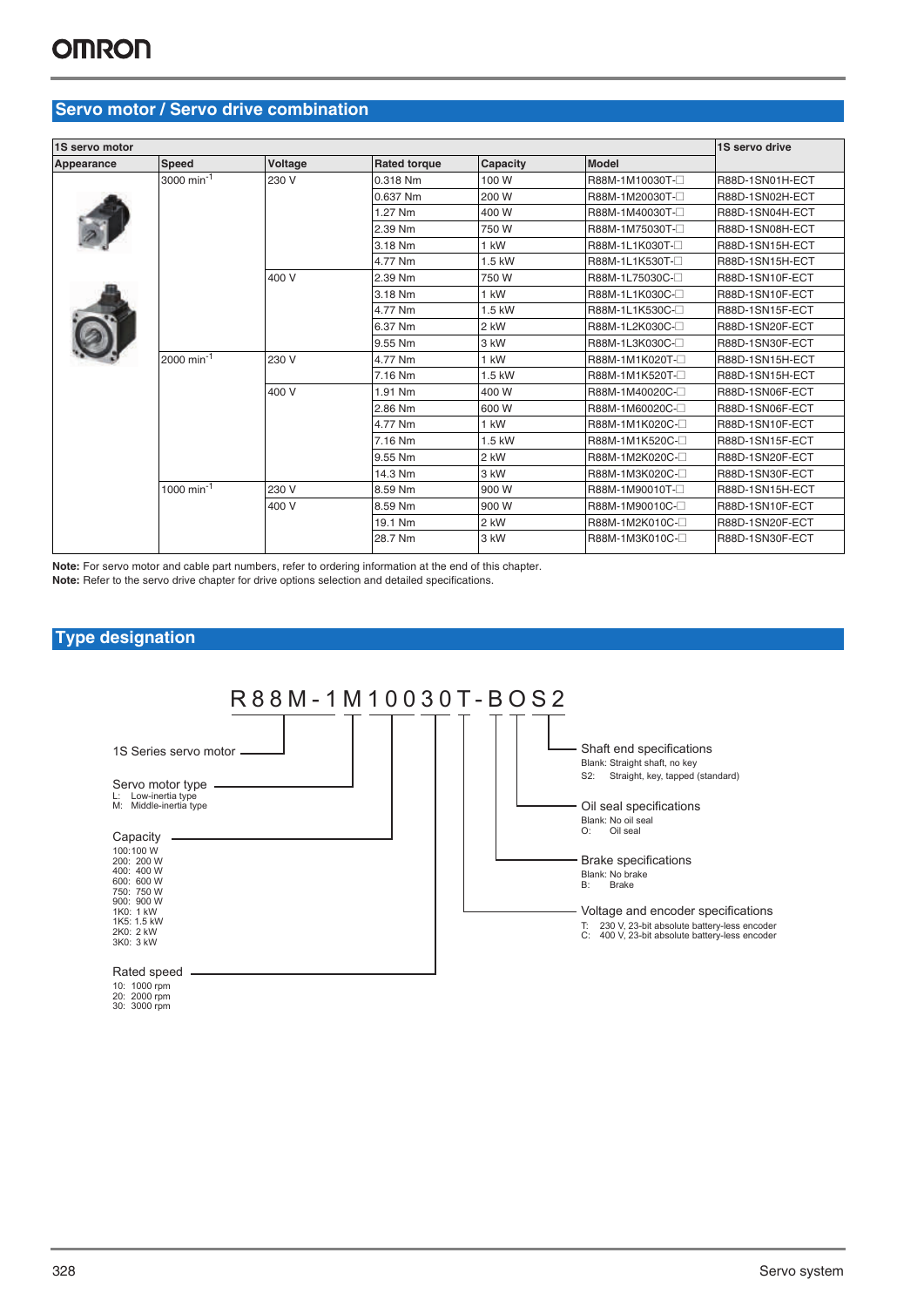### **Specifications**

### **3000 r/min servo motors, 230 V**

### **Ratings and specifications**

| Voltage                 |                                        |                                                  | 230 V                      |                                               |          |                                                                       |             |           |
|-------------------------|----------------------------------------|--------------------------------------------------|----------------------------|-----------------------------------------------|----------|-----------------------------------------------------------------------|-------------|-----------|
|                         | Servo motor model: R88M-1              | 23-bit absolute encoder                          | M10030T-                   | M20030T-                                      | M40030T- | M75030T-                                                              | $L1K030T -$ | L1K530T-□ |
|                         | <b>Rated output</b>                    | W                                                | 100                        | 200                                           | 400      | 750                                                                   | 1000        | 1500      |
|                         | <b>Rated torque</b>                    | Nm                                               | 0.318                      | 0.637                                         | 1.27     | 2.39                                                                  | 3.18        | 4.77      |
|                         | Instantaneous peak torque              | Nm                                               | 1.11                       | 2.2                                           | 4.5      | 8.4                                                                   | 9.55        | 14.3      |
|                         | <b>Rated current</b>                   | A (rms)                                          | 0.84                       | 1.5                                           | 2.5      | 4.6                                                                   | 5.2         | 8.8       |
|                         | Instantaneous max. current             | A (rms)                                          | 3.1                        | 5.6                                           | 9.1      | 16.9                                                                  | 16.9        | 28.4      |
|                         | <b>Rated speed</b>                     | $min^{-1}$                                       | 3000                       |                                               |          |                                                                       |             |           |
|                         | Max. speed                             | $min^{-1}$                                       | 6000                       |                                               |          |                                                                       | 5000        |           |
|                         | <b>Torque constant</b>                 | N·m/A                                            | 0.42                       | 0.48                                          | 0.56     | 0.59                                                                  | 0.67        | 0.58      |
|                         | Rotor moment of inertia                | $kg·m2x10-4$<br>(without brake)                  | 0.089                      | 0.2232                                        | 0.4452   | 1.8242                                                                | 2.1042      | 2.1042    |
|                         |                                        | kg·m <sup>2</sup> x10 <sup>-4</sup> (with brake) | 0.0968                     | 0.2832                                        | 0.5052   | 2.0742                                                                | 2.5542      | 2.5542    |
|                         | <b>Electrical time constant</b>        | ms                                               | 0.83                       | 2.4                                           | 2.6      | 3.3                                                                   | 5.9         | 6.1       |
|                         | Allowable radial load                  | N                                                | 68                         | 245                                           |          | 490                                                                   |             |           |
|                         | Allowable thrust load                  | N                                                | 58                         | 88                                            |          | 196                                                                   |             |           |
| Weight                  |                                        | kg (without brake)                               | 0.52                       | 1.0                                           | 1.4      | 2.9                                                                   | 5.7         |           |
|                         |                                        | kg (with brake)                                  | 0.77                       | 1.3                                           | 1.9      | 3.9                                                                   | 7.4         |           |
|                         | Excitation voltage <sup>*1</sup>       |                                                  | 24 VDC ±10%                |                                               |          |                                                                       |             |           |
| Brake<br>specifications | Holding brake moment of iner-<br>tia J | kg $\cdot$ m <sup>2</sup> x10 <sup>-4</sup>      | 0.0078                     | 0.06                                          |          | 0.25                                                                  | 0.45        |           |
|                         | Current consumption (at 20°C)          | A                                                | 0.27                       | 0.32                                          |          | 0.37                                                                  | 0.70        |           |
|                         | <b>Static friction torque</b>          | Nm (minimum)                                     | 0.32                       | 1.37                                          |          | 2.55                                                                  | 9.3         |           |
|                         | <b>Insulation class</b>                |                                                  | Type F                     |                                               |          |                                                                       |             |           |
| specifications          | Ambient operating/storage temperature  |                                                  | 0 to 40°C/-20 to 65°C      |                                               |          |                                                                       |             |           |
|                         | Ambient operating/storage humidity     |                                                  | 20 to 90% (non-condensing) |                                               |          |                                                                       |             |           |
|                         | Atmosphere                             |                                                  | No corrosive gases         |                                               |          |                                                                       |             |           |
|                         | <b>Insulation resistance</b>           |                                                  |                            |                                               |          | 10 MΩ min. at 500 VDC between the power terminals and FG terminal     |             |           |
|                         | <b>Vibration resistance</b>            |                                                  |                            | Vibration acceleration of 49 m/s <sup>2</sup> |          |                                                                       |             |           |
| <b>Basic</b>            | Impact resistance                      |                                                  |                            |                                               |          | Acceleration of 98 $m/s^2$ max. 3 times each in X, Y and Z directions |             |           |
|                         | <b>Enclosure</b>                       |                                                  |                            |                                               |          | IP67 (except for through-shaft parts when connectors are inserted)    |             |           |

\*1 This is a non-excitable brake (it is released when excitation voltage is applied).

### **Torque-speed characteristics**

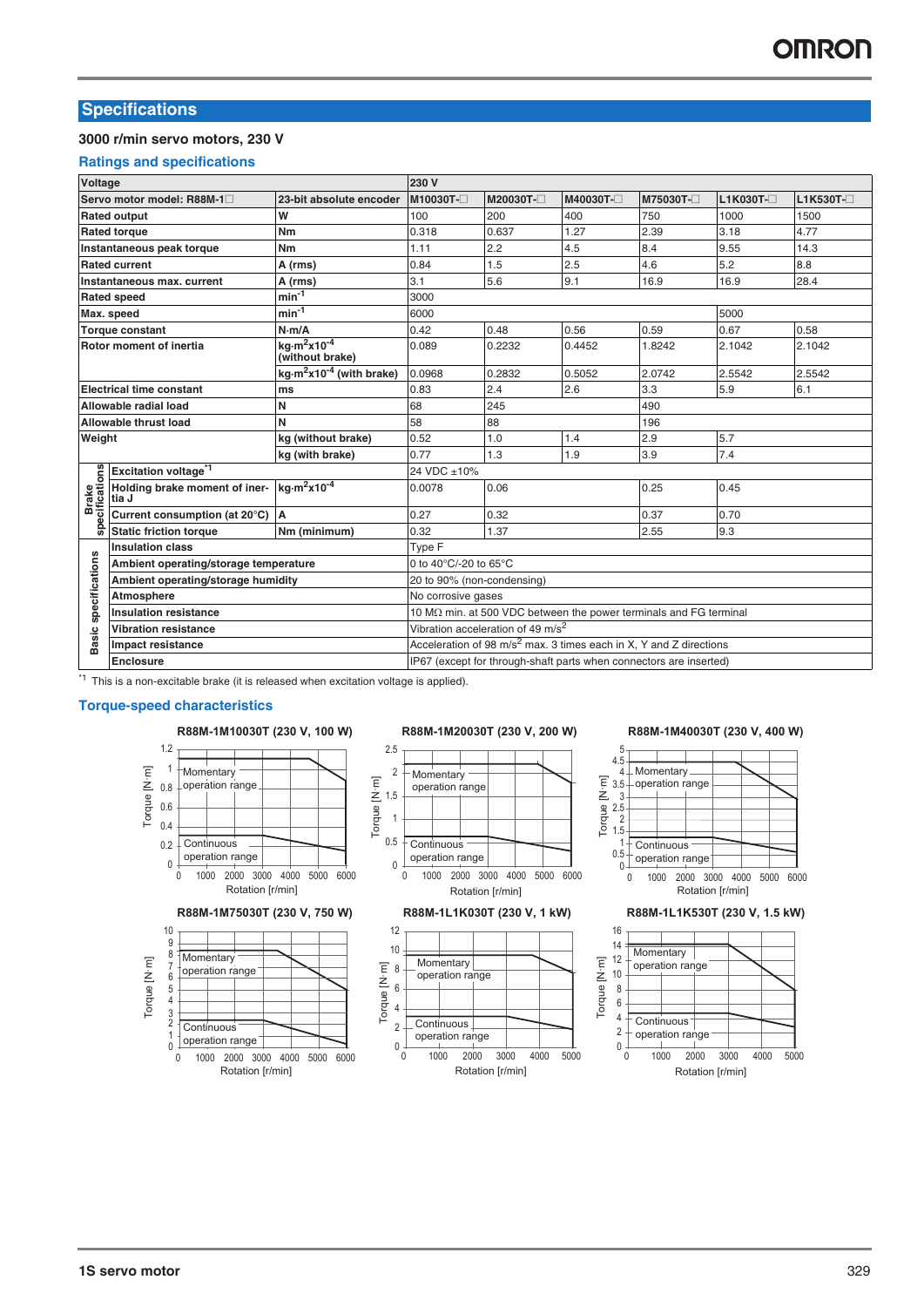### **3000 r/min servo motors, 400 V**

### **Ratings and specifications**

| Voltage              |                                                                           |                                                        | 400 V                                      |                                               |                                                                               |            |          |
|----------------------|---------------------------------------------------------------------------|--------------------------------------------------------|--------------------------------------------|-----------------------------------------------|-------------------------------------------------------------------------------|------------|----------|
|                      | Servo motor model: R88M-1 <sup>-1</sup>                                   | 23-bit absolute encoder                                | L75030C-□                                  | $L1K030C-$                                    | L1K530C-□                                                                     | $L2K030C-$ | L3K030C- |
|                      | <b>Rated output</b>                                                       | W                                                      | 750                                        | 1000                                          | 1500                                                                          | 2000       | 3000     |
|                      | <b>Rated torque</b>                                                       | Nm                                                     | 2.39                                       | 3.18                                          | 4.77                                                                          | 6.37       | 9.55     |
|                      | Instantaneous peak torque                                                 | Nm                                                     | 7.16                                       | 9.55                                          | 14.3                                                                          | 19.1       | 28.7     |
|                      | <b>Rated current</b>                                                      | A (rms)                                                | 3.0                                        | 3.0                                           | 4.5                                                                           | 6.3        | 8.2      |
|                      | Instantaneous max, current                                                | A (rms)                                                | 9.6                                        | 9.6                                           | 14.1                                                                          | 19.8       | 27.7     |
|                      | <b>Rated speed</b>                                                        | $min-1$                                                | 3000                                       |                                               |                                                                               |            |          |
|                      | Max. speed                                                                | $min-1$                                                | 5000                                       |                                               |                                                                               |            |          |
|                      | <b>Torque constant</b>                                                    | N·m/A                                                  | 0.91                                       | 1.17                                          | 1.17                                                                          | 1.15       | 1.23     |
|                      | Rotor moment of inertia                                                   | kg·m <sup>2</sup> x10 <sup>-4</sup><br>(without brake) | 1.3042                                     | 2.1042                                        | 2.1042                                                                        | 2.4042     | 6.8122   |
|                      |                                                                           | $kg·m2x10-4$ (with brake)                              | 1.7542                                     | 2.5542                                        | 2.5542                                                                        | 2.8542     | 7.3122   |
|                      | <b>Electrical time constant</b>                                           | ms                                                     | 4.3                                        | 5.9                                           | 5.9                                                                           | 6.3        | 11.0     |
|                      | Allowable radial load                                                     | N                                                      | 490                                        |                                               |                                                                               |            |          |
|                      | Allowable thrust load                                                     | N                                                      | 196                                        |                                               |                                                                               |            |          |
| Weight               |                                                                           | kg (without brake)                                     | 4.1                                        | 5.7                                           |                                                                               | 6.4        | 11.5     |
|                      |                                                                           | kg (with brake)                                        | 5.8                                        | 7.4                                           |                                                                               | 8.1        | 12.5     |
|                      | Excitation voltage <sup>*1</sup>                                          |                                                        | 24 VDC ±10%                                |                                               |                                                                               |            |          |
| Brake<br>cifications | Holding brake moment of inertia kg·m <sup>2</sup> x10 <sup>-4</sup><br>IJ |                                                        | 0.45                                       |                                               |                                                                               |            | 0.50     |
|                      | Current consumption (at 20°C)                                             | <b>A</b>                                               | 0.70                                       |                                               |                                                                               |            | 0.66     |
| <b>Spec</b>          | <b>Static friction torque</b>                                             | Nm (minimum)                                           | 9.3                                        |                                               |                                                                               |            | 12.0     |
|                      | <b>Insulation class</b>                                                   |                                                        | Type F                                     |                                               |                                                                               |            |          |
| specifications       | Ambient operating/storage temperature                                     |                                                        | 0 to $40^{\circ}$ C/-20 to 65 $^{\circ}$ C |                                               |                                                                               |            |          |
|                      | Ambient operating/storage humidity                                        |                                                        | 20 to 90% (non-condensing)                 |                                               |                                                                               |            |          |
|                      | Atmosphere                                                                |                                                        | No corrosive gases                         |                                               |                                                                               |            |          |
|                      | <b>Insulation resistance</b>                                              |                                                        |                                            |                                               | 10 $M\Omega$ min. at 500 VDC between the power terminals and FG terminal      |            |          |
|                      | <b>Vibration resistance</b>                                               |                                                        |                                            | Vibration acceleration of 49 m/s <sup>2</sup> |                                                                               |            |          |
| Basic                | Impact resistance                                                         |                                                        |                                            |                                               | Acceleration of $98 \text{ m/s}^2$ max. 3 times each in X, Y and Z directions |            |          |
|                      | <b>Enclosure</b>                                                          |                                                        |                                            |                                               | IP67 (except for through-shaft parts when connectors are inserted)            |            |          |

 $*1$  This is a non-excitable brake (it is released when excitation voltage is applied).

### **Torque-speed characteristics**









### **R88M-1L75030C (400 V, 750 W) R88M-1L1K030C (400 V, 1 kW) R88M-1L1K530C (400 V, 1.5 kW)**

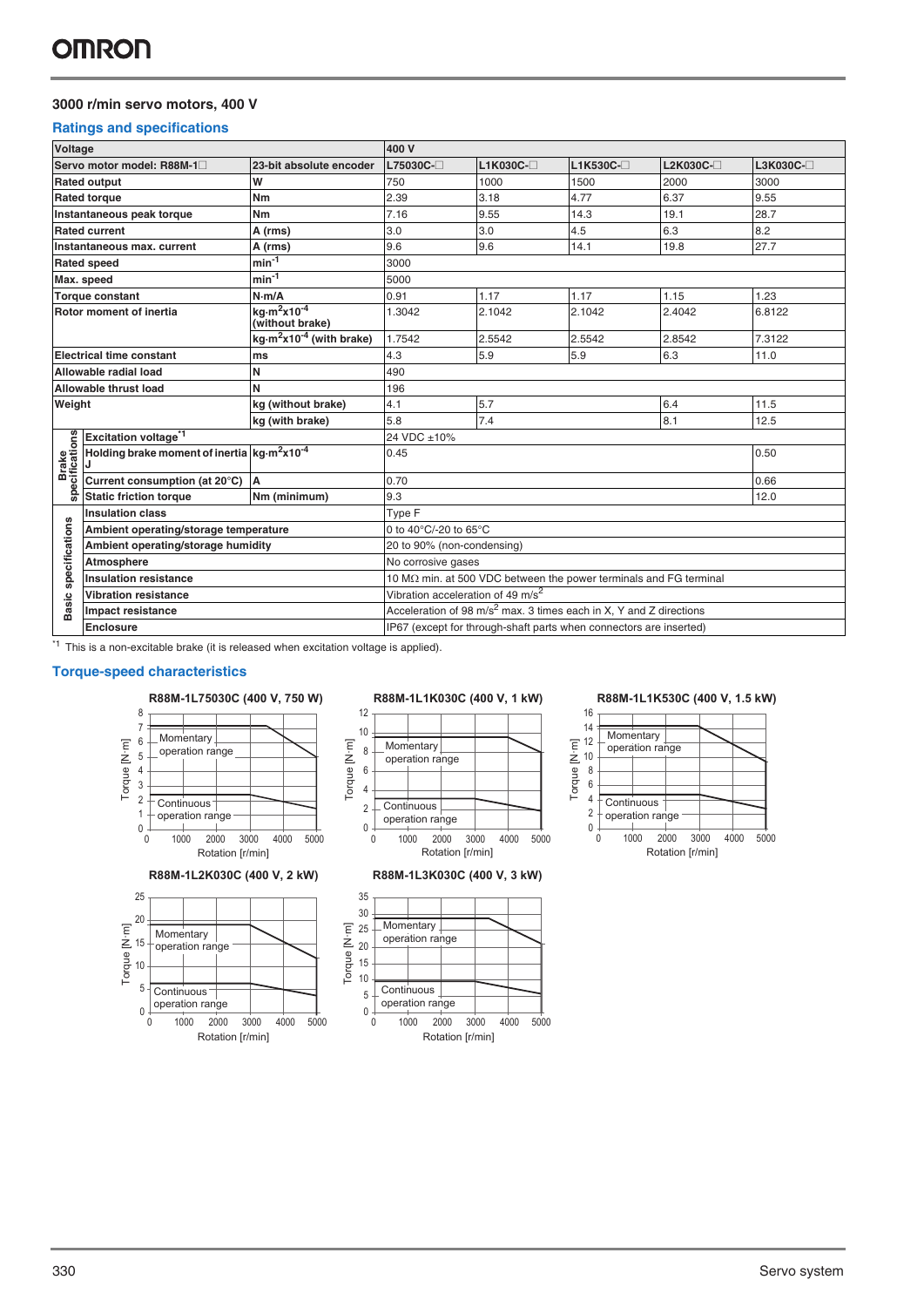### **2000 r/min servo motors, 230 V/400 V**

### **Ratings and specifications**

| Voltage                     |                                        |                                                                   | 230 V                                     |                                               | 400 V                                                                          |           |                                                                   |        |                                         |         |
|-----------------------------|----------------------------------------|-------------------------------------------------------------------|-------------------------------------------|-----------------------------------------------|--------------------------------------------------------------------------------|-----------|-------------------------------------------------------------------|--------|-----------------------------------------|---------|
|                             | Servo motor model: R88M-1□             | 23-bitabsolute M1K020T-□ M1K520T-□ M40020C-□<br>encoder           |                                           |                                               |                                                                                | M60020C-□ |                                                                   |        | M1K020C-□ M1K520C-□ M2K020C-□ M3K020C-□ |         |
|                             | <b>Rated output</b>                    | W                                                                 | 1000                                      | 1500                                          | 400                                                                            | 600       | 1000                                                              | 1500   | 2000                                    | 3000    |
|                             | <b>Rated torque</b>                    | Nm                                                                | 4.77                                      | 7.16                                          | 1.91                                                                           | 2.86      | 4.77                                                              | 7.16   | 9.55                                    | 14.3    |
|                             | Instantaneous peak torque              | Nm                                                                | 14.3                                      | 21.5                                          | 5.73                                                                           | 8.59      | 14.3                                                              | 21.5   | 28.7                                    | 43.0    |
|                             | <b>Rated current</b>                   | A (rms)                                                           | 5.2                                       | 8.6                                           | 1.1                                                                            | 1.6       | 2.9                                                               | 4.1    | 5.7                                     | 8.6     |
|                             | Instantaneous max, current             | A (rms)                                                           | 16.9                                      | 28.4                                          | 3.9                                                                            | 5.5       | 9.4                                                               | 13.5   | 19.8                                    | 28.3    |
|                             | <b>Rated speed</b>                     | $min-1$                                                           | 2000                                      |                                               |                                                                                |           |                                                                   |        |                                         |         |
|                             | Max. speed                             | $min-1$                                                           | 3000                                      |                                               |                                                                                |           |                                                                   |        |                                         |         |
|                             | <b>Torque constant</b>                 | N·m/A                                                             | 0.93                                      | 0.83                                          | 1.75                                                                           | 1.84      | 1.69                                                              | 1.75   | 1.75                                    | 1.74    |
|                             | Rotor moment of inertia                | kg $\cdot$ m <sup>2</sup> x10 <sup>-4</sup><br>(without<br>brake) | 6.0042                                    | 9.0042                                        | 2.5042                                                                         | 3.9042    | 6.0042                                                            | 9.0042 | 12.2042                                 | 15.3122 |
|                             |                                        | kg $\cdot$ m <sup>2</sup> x10 <sup>-4</sup><br>(with brake)       | 6.5042                                    | 9.5042                                        | 2.8472                                                                         | 4.2472    | 6.5042                                                            | 9.5042 | 12.7042                                 | 17.4122 |
|                             | <b>Electrical time constant</b>        | ms                                                                | 13.0                                      | 15.0                                          | 6.8                                                                            | 7.8       | 13.0                                                              | 13.0   | 14.0                                    | 20.0    |
|                             | Allowable radial load                  | N                                                                 | 490                                       |                                               |                                                                                |           |                                                                   |        |                                         | 784     |
|                             | Allowable thrust load                  | N                                                                 | 196                                       |                                               |                                                                                |           |                                                                   |        |                                         | 343     |
| Weight                      |                                        | kg<br>(without<br>brake)                                          | 6.6                                       | 8.5                                           | 3.9                                                                            | 4.7       | 6.6                                                               | 8.5    | 10.0                                    | 12.0    |
|                             |                                        | kg (with brake) 8.6                                               |                                           | 10.5                                          | 4.8                                                                            | 5.8       | 8.6                                                               | 10.5   | 12.0                                    | 15.0    |
|                             | Excitation voltage <sup>*1</sup>       |                                                                   | 24 VDC ±10%                               |                                               |                                                                                |           |                                                                   |        |                                         |         |
| Brake<br>specifications     | Holding brake moment of iner-<br>tia J | $kq·m2x10-4$                                                      | 0.5                                       |                                               | 0.343                                                                          |           | 0.5                                                               |        |                                         | 2.1     |
|                             | Current consumption (at 20°C)          | A                                                                 | 0.51                                      |                                               | 0.3                                                                            |           | 0.51                                                              |        | 0.66                                    | 0.6     |
|                             | <b>Static friction torque</b>          | Nm (minimum) 9.0                                                  |                                           |                                               | 3.92                                                                           |           | 9.0                                                               |        | 12.0                                    | 16.0    |
|                             | <b>Insulation class</b>                |                                                                   | Type F                                    |                                               |                                                                                |           |                                                                   |        |                                         |         |
|                             | Ambient operating/storage temperature  |                                                                   | 0 to 40 $\degree$ C/-20 to 65 $\degree$ C |                                               |                                                                                |           |                                                                   |        |                                         |         |
|                             | Ambient operating/storage humidity     |                                                                   |                                           | 20 to 90% (non-condensing)                    |                                                                                |           |                                                                   |        |                                         |         |
|                             | Atmosphere                             |                                                                   | No corrosive gases                        |                                               |                                                                                |           |                                                                   |        |                                         |         |
|                             | <b>Insulation resistance</b>           |                                                                   |                                           |                                               |                                                                                |           | 10 MΩ min. at 500 VDC between the power terminals and FG terminal |        |                                         |         |
|                             | <b>Vibration resistance</b>            |                                                                   |                                           | Vibration acceleration of 49 m/s <sup>2</sup> |                                                                                |           |                                                                   |        |                                         |         |
| <b>Basic specifications</b> | Impact resistance                      |                                                                   |                                           |                                               | Acceleration of 98 m/s <sup>2</sup> max. 3 times each in X, Y and Z directions |           |                                                                   |        |                                         |         |
|                             | <b>Enclosure</b>                       |                                                                   |                                           |                                               | IP67 (except for through-shaft parts when connectors are inserted)             |           |                                                                   |        |                                         |         |

 $*1$  This is a non-excitable brake (it is released when excitation voltage is applied).

### **Torque-speed characteristics**

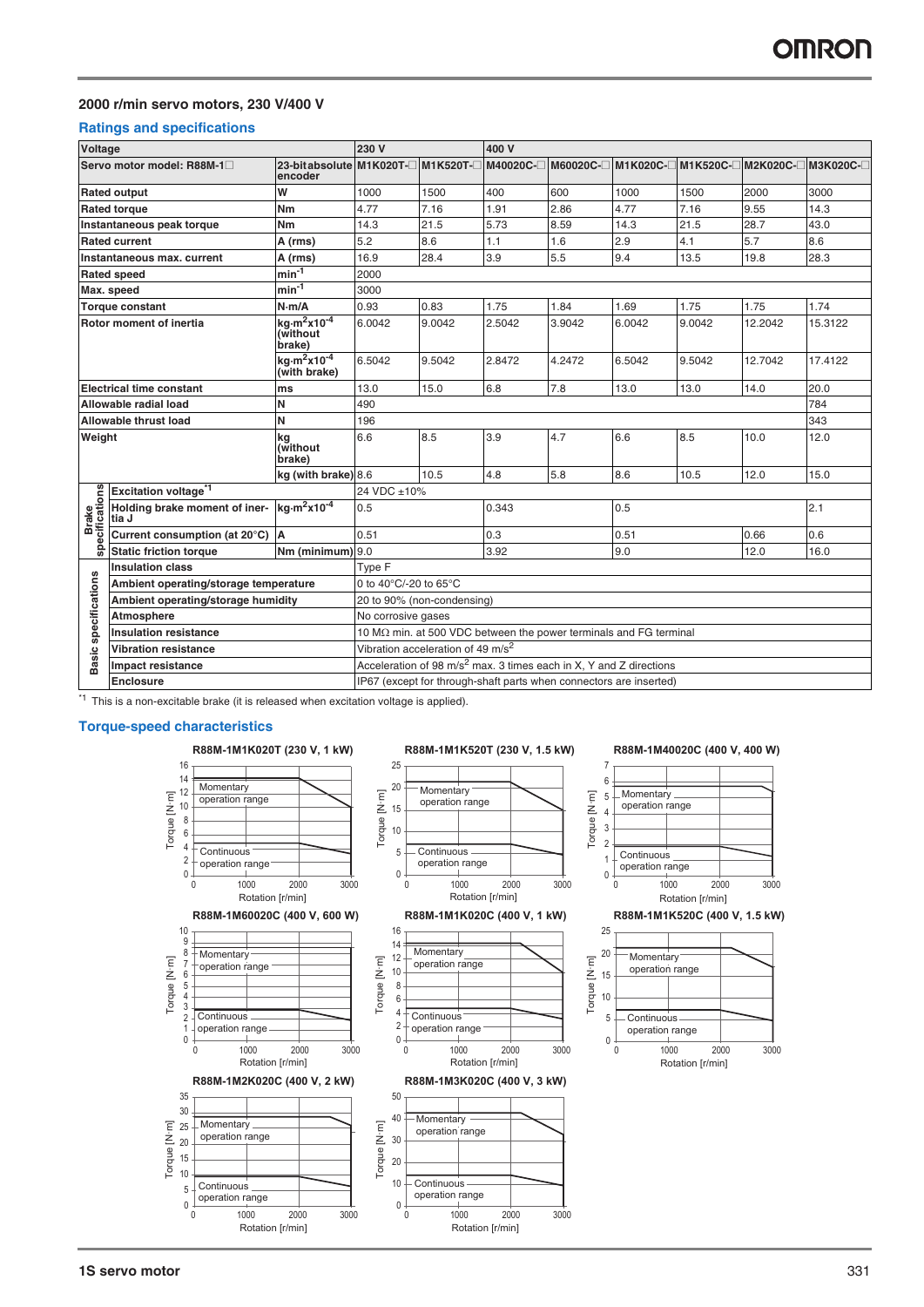### **1000 r/min servo motors, 230 V/400 V**

### **Ratings and specifications**

| Voltage                 |                                        |                                                          | 230 V                                                                 | 400 V     |                                                                   |           |
|-------------------------|----------------------------------------|----------------------------------------------------------|-----------------------------------------------------------------------|-----------|-------------------------------------------------------------------|-----------|
|                         | Servo motor model: R88M-1              | 23-bit absolute encoder                                  | M90010T-                                                              | M90010C-□ | M2K010C-□                                                         | M3K010C-□ |
|                         | <b>Rated output</b>                    | W                                                        | 900                                                                   | 900       | 2000                                                              | 3000      |
|                         | <b>Rated torque</b>                    | Nm                                                       | 8.59                                                                  | 8.59      | 19.1                                                              | 28.7      |
|                         | Instantaneous peak torque              | Nm                                                       | 19.3                                                                  | 19.3      | 47.7                                                              | 71.7      |
|                         | <b>Rated current</b>                   | A (rms)                                                  | 6.7                                                                   | 3.6       | 7.1                                                               | 10.6      |
|                         | Instantaneous max, current             | A (rms)                                                  | 16.9                                                                  | 9.0       | 19.5                                                              | 27.7      |
|                         | <b>Rated speed</b>                     | $min-1$                                                  | 1000                                                                  |           |                                                                   |           |
|                         | Max. speed                             | $min^{-1}$                                               | 2000                                                                  |           |                                                                   |           |
|                         | <b>Torque constant</b>                 | N·m/A                                                    | 1.28                                                                  | 2.41      | 3.00                                                              | 2.97      |
|                         | Rotor moment of inertia                | ka·m <sup>2</sup> x10 <sup>-4</sup><br>(without brake)   | 9.0042                                                                | 9.0042    | 40.0122                                                           | 68.0122   |
|                         |                                        | kg $\cdot$ m <sup>2</sup> x10 <sup>-4</sup> (with brake) | 9.5042                                                                | 9.5042    | 45.1122                                                           | 73.1122   |
|                         | <b>Electrical time constant</b>        | ms                                                       | 15.0                                                                  | 13.0      | 16.0                                                              | 19.0      |
|                         | Allowable radial load                  | N                                                        | 686                                                                   |           | 1176                                                              | 1470      |
|                         | Allowable thrust load                  | N                                                        | 196                                                                   |           | 490                                                               |           |
| Weight                  |                                        | kg (without brake)                                       | 8.5                                                                   |           | 18.0                                                              | 28.0      |
|                         |                                        | kg (with brake)                                          | 10.5                                                                  |           | 22.0                                                              | 33.0      |
|                         | Excitation voltage <sup>*1</sup>       |                                                          | 24 VDC ±10%                                                           |           |                                                                   |           |
| Brake<br>specifications | Holding brake moment of iner-<br>tia J | $kg·m2x10-4$                                             | 0.5                                                                   |           | 5.1                                                               |           |
|                         | Current consumption (at 20°C)          | <b>A</b>                                                 | 0.51                                                                  |           | 1.2                                                               | 1.0       |
|                         | <b>Static friction torque</b>          | Nm (minimum)                                             | 9.0                                                                   |           | 22.0                                                              | 42.0      |
|                         | <b>Insulation class</b>                |                                                          | Type F                                                                |           |                                                                   |           |
| specifications          | Ambient operating/storage temperature  |                                                          | 0 to 40°C/-20 to 65°C                                                 |           |                                                                   |           |
|                         | Ambient operating/storage humidity     |                                                          | 20 to 90% (non-condensing)                                            |           |                                                                   |           |
|                         | Atmosphere                             |                                                          | No corrosive gases                                                    |           |                                                                   |           |
|                         | <b>Insulation resistance</b>           |                                                          |                                                                       |           | 10 MΩ min. at 500 VDC between the power terminals and FG terminal |           |
|                         | <b>Vibration resistance</b>            |                                                          | Vibration acceleration of 49 m/s <sup>2</sup>                         |           |                                                                   |           |
| <b>Basic</b>            | Impact resistance                      |                                                          | Acceleration of 98 $m/s^2$ max. 3 times each in X, Y and Z directions |           |                                                                   |           |
|                         | <b>Enclosure</b>                       |                                                          | IP67 (except for through-shaft parts when connectors are inserted)    |           |                                                                   |           |

 $*1$  This is a non-excitable brake (it is released when excitation voltage is applied).

### **Torque-speed characteristics**



Rotation [r/min]

0 1000 2000



25



Torque [N·m]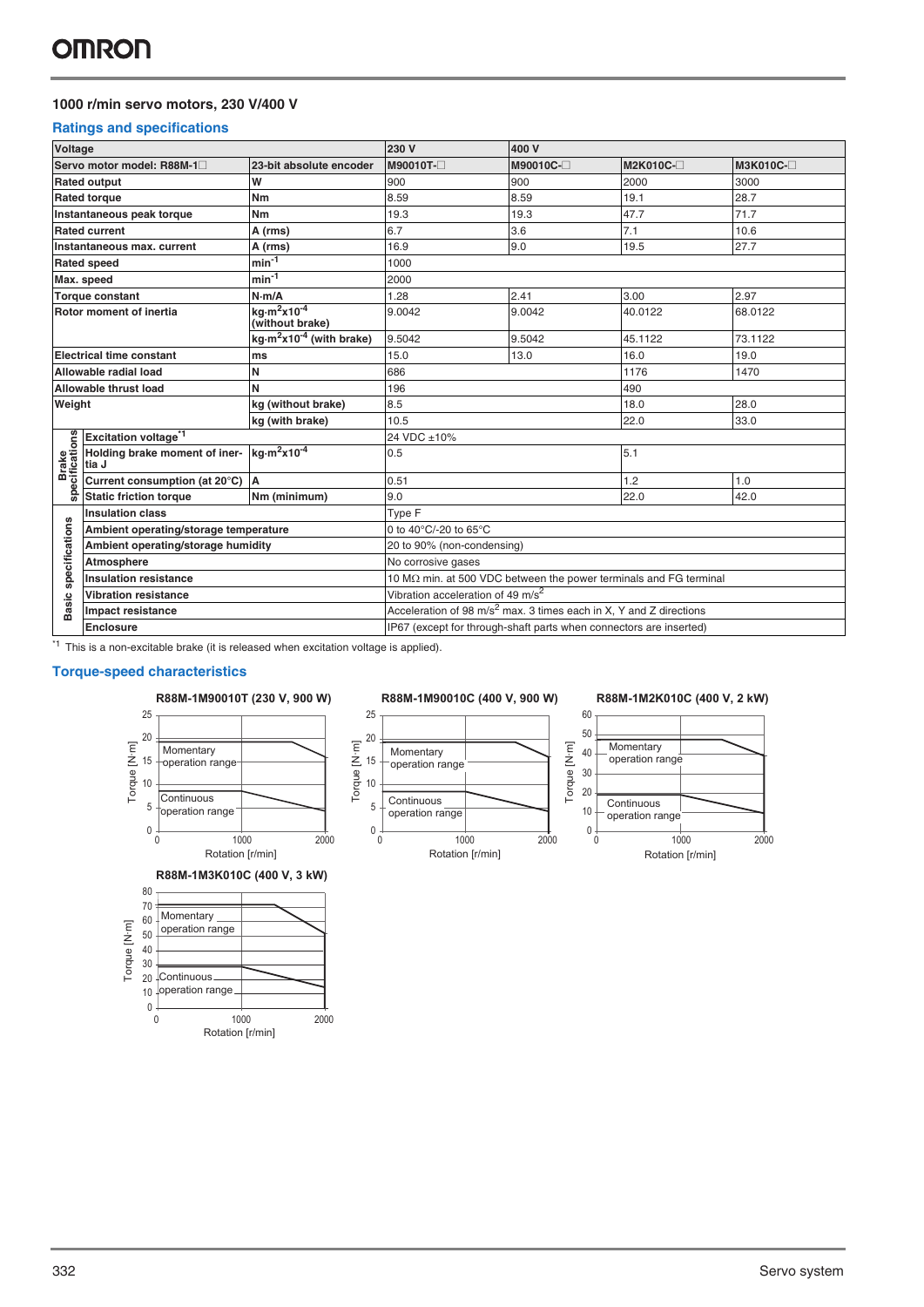### **Dimensions**

**Servo motors**

### **Type 3000 r/min motors (230 V, 100 W)**

| Dimensions (mm) | <b>Without brake</b> | <b>With brake</b> | Approx. mass (kg)    |                   |
|-----------------|----------------------|-------------------|----------------------|-------------------|
| Model: R88M-1   |                      | --                | <b>Without brake</b> | <b>With brake</b> |
| M10030T-□S2     | 90                   | 126               | 0.52                 | $-10.$            |





### **Type 3000 r/min motors (230 V, 200 W to 750 W)**

| <b>Dimensions</b><br>(mm)  | Without<br>brake |                 | <b>With brake</b> |                 | LR. |                                           | <b>Shaft end</b><br><b>Flange surface</b> |    |   |     |                                             |                |    |                      |                                              |                                     | Approx. mass<br>(kg) |     |
|----------------------------|------------------|-----------------|-------------------|-----------------|-----|-------------------------------------------|-------------------------------------------|----|---|-----|---------------------------------------------|----------------|----|----------------------|----------------------------------------------|-------------------------------------|----------------------|-----|
| Model: R88M-1 <sup>1</sup> |                  | KL <sub>1</sub> | <b>ILL</b>        | KL <sub>1</sub> |     | ILB                                       | LC LD<br><b>LGLZS</b>                     |    |   |     |                                             | <b>QA QK W</b> |    | ΙU                   | Tap x<br>depth                               | <b>Without With</b><br><b>brake</b> | <b>I</b> brake       |     |
| M20030T-CS2                | 79.5             | 52.6            | 107.5 52.6        |                 | 30  | 50 dia. <sup>0</sup> <sub>-0.025</sub> 60 |                                           | 70 | 6 | 4.5 | 11 dia. $^{0}$ <sub>-0.011</sub> 2          |                | 20 |                      | $-0.03$ 1.5 <sup>0</sup><br>$-0.2$ $\degree$ | $MA \times 10L$                     | 11.0                 | 1.3 |
| M40030T-□S2                | 105.5            |                 | 133.5             |                 |     |                                           |                                           |    |   |     | 14 dia. $\degree$ .<br>$-0.011$             |                |    | $-0.03$ <sup>2</sup> | $-0.2$                                       | M5 x 12L                            |                      | 1.9 |
| M75030T-□S2                | 117.3 63.2       |                 | 153               | 63.2            | 35  | 70 dia. $^{\circ}$<br>$-0.03$             | 80                                        | 90 | 8 | 6   | 19 dia. $^{\circ}$<br>$\frac{1}{2}$ 0.013 3 |                | 24 | $.6^{\circ}$         | $_{-0.03}$ 2.5 $^{\circ}$<br>$10^{10}$       |                                     | 2.9                  | 3.9 |









### **Type 3000 r/min motors (230 V, 1 kW to 1.5 kW / 400 V, 750 W to 3 kW)**

KL1

| <b>Dimensions</b><br>(mm)                           | <b>Without brake</b> |        |        | <b>With brake</b> |             |     | LR Flange surface                                 |                |                 | <b>Shaft end</b>            |                |                                                                |    |                          | Approx, mass<br>(Kg)   |                      |
|-----------------------------------------------------|----------------------|--------|--------|-------------------|-------------|-----|---------------------------------------------------|----------------|-----------------|-----------------------------|----------------|----------------------------------------------------------------|----|--------------------------|------------------------|----------------------|
| Model:<br><b>R88M-1</b> □                           | KB1 KB2 KL1 LL       |        |        |                   | KB1 KB2 KL1 |     | <b>LB</b>                                         | LC LD LE LGLZS |                 |                             | <b>QA QK W</b> |                                                                | IJ | $T$ Tap $x$<br>depth out | With-<br><b>Ibrake</b> | With<br><b>brake</b> |
| L1K030T-□S2 168 85                                  |                      | 153 97 | 209 85 |                   | 194 97      |     | 55 95 dia. 0 <sub>-0.035</sub> 100 115 3          |                | 10 9            | 19 dia. $^{0}$ -0.013 3     |                | 42 6 $^{0}$ <sub>-0.03</sub> 2.5 $^{0}$ <sub>-0.2</sub> 6 M5 x |    |                          | 5.7                    | 7.4                  |
| L1K530T-CS2                                         |                      |        |        |                   |             |     |                                                   |                |                 |                             |                |                                                                |    | 12L                      |                        |                      |
| L75030C-□S2 139 56                                  |                      | 124    | 180 56 |                   | 165         | 104 |                                                   |                |                 |                             |                |                                                                |    |                          | 4.                     | 5.8                  |
| L1K030C-□S2 168 85                                  |                      | 153    | 209 85 |                   | 194         |     |                                                   |                |                 |                             |                |                                                                |    |                          | 5.7                    | 7.4                  |
| L1K530C-□S2                                         |                      |        |        |                   |             |     |                                                   |                |                 |                             |                |                                                                |    |                          |                        |                      |
| L2K030C-□S2 179 96                                  |                      | 164    | 220 96 |                   | 205         |     |                                                   |                |                 |                             |                |                                                                |    |                          | 6.4                    | 8.1                  |
| IL3K030C-⊟S2I184 I112 I169 I116 I230 I112 I215 I119 |                      |        |        |                   |             |     | 110 dia. <sup>0</sup> <sub>-0.035</sub> 130 145 4 |                | 12 <sup>9</sup> | 22 dia. <sup>0</sup> -0.013 |                | $8^{0}$ -0.036 3 $^{0}$ -0.4                                   |    |                          | 11.5                   | 12.5                 |







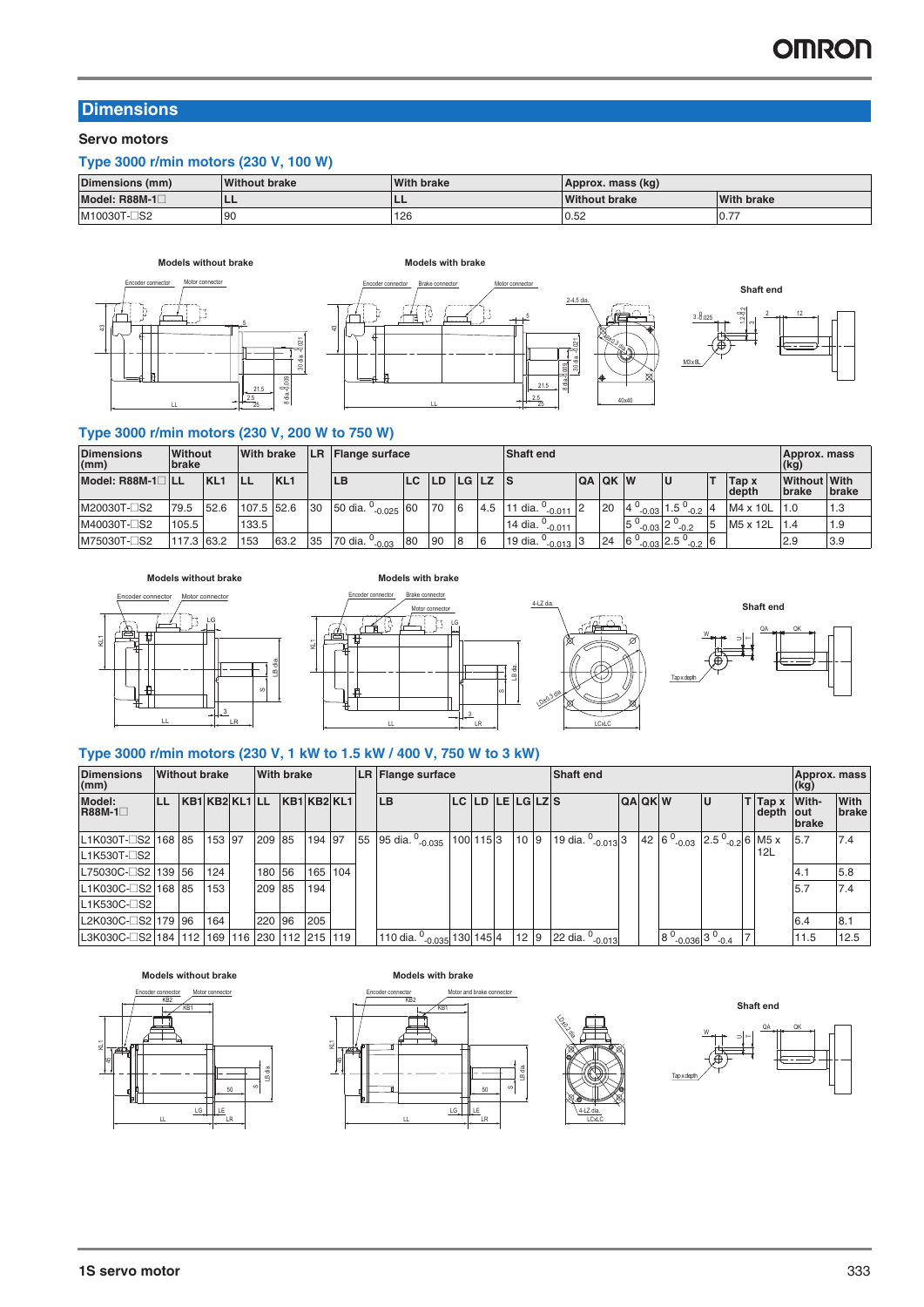### **Type 2000 r/min motors (400 V, 400 W to 600 W)**

| Dimensions (mm) | <b>Without brake</b> |                 |                 |            | <b>With brake</b> |     |                 |                 | Approx. mass (kg)    |                   |
|-----------------|----------------------|-----------------|-----------------|------------|-------------------|-----|-----------------|-----------------|----------------------|-------------------|
| Model: R88M-1⊟  | ILL                  | KB <sub>1</sub> | KB <sub>2</sub> | <b>KL1</b> | ᄔ                 | KB1 | KB <sub>2</sub> | KL <sub>1</sub> | <b>Without brake</b> | <b>With brake</b> |
| M40020C-CS2     | 134.8                | 52              | 120.5           | 97         | 152.3             | 52  | 138             | 104             | 3.9                  | 4.8               |
| M60020C-CS2     | 151.8                | 69              | 137.5           |            | 169.3             | 69  | 155             |                 | 4.1                  | 5.8               |







### **Type 2000 r/min motors (230 V, 1 kW to 1.5 kW / 400 V, 1 kW to 3 kW)**

| Dimensions (mm)         | <b>Without brake</b> |           |        |           |                    | <b>With brake</b> |            |     |                 |        |    | <b>LR</b> Shaft end                   |     |                   |                                           |                          | Approx. mass (kg)       |                      |
|-------------------------|----------------------|-----------|--------|-----------|--------------------|-------------------|------------|-----|-----------------|--------|----|---------------------------------------|-----|-------------------|-------------------------------------------|--------------------------|-------------------------|----------------------|
| Model: R88M-1 $\square$ |                      |           |        |           | KB1 KB2 KL1 KL2 LL |                   |            |     | KB1 KB2 KL1 KL2 |        |    | IS                                    | l Q | <b>QAQKW</b>      | lU                                        | Tap x<br>depth           | Without<br><b>brake</b> | With<br><b>brake</b> |
| M1K020T-□S2             | 120.5 63             |           | 109    | <b>76</b> | 118 162            |                   | 63         | 149 | 176             | 118 55 |    | 22 dia. $^{0}$ <sub>-0.013</sub> 50 3 |     | 42 8 <sup>0</sup> | $\frac{1}{2}$ -0.036 3 $\frac{0}{2}$ -0.4 | M <sub>5</sub> x 12L 6.6 |                         | 8.6                  |
| M1K520T-□S2             | 138                  | <b>79</b> | 125    |           |                    | 179               | <b>179</b> | 166 |                 |        |    |                                       |     |                   |                                           |                          | 18.5                    | 10.5                 |
| M1K020C-□S2             | 120.5 63             |           | 109    |           |                    | 162               | 64         | 150 |                 | 119    |    |                                       |     |                   |                                           |                          | 6.6                     | 8.6                  |
| M1K520C-□S2             | 138                  | <b>79</b> | 125    |           |                    | 179 81            |            | 167 |                 |        |    |                                       |     |                   |                                           |                          | 8.5                     | 10.5                 |
| M2K020C-□S2             | 160                  | 98        | 148    |           |                    | 201               | 99         | 189 |                 |        |    |                                       |     |                   |                                           |                          | 10.0                    | 12.0                 |
| M3K020C-□S2             | 191                  | 119       | 176 45 |           | 116 234            |                   | 118        | 219 | 45              | 119    | 65 | 24 dia. <sup>0</sup> -0.013 60        |     | 52                |                                           | M8 x 20L 12.0            |                         | 15.0                 |

Models without brake **Models** with brake









### **Type 1000 r/min motors (230 V, 900 W / 400 V, 900 W)**

| Dimensions (mm) | <b>Without brake</b> |                 |                 |                 |                 | <b>With brake</b> |                  |                 |                 |                 | Approx. mass (kg)    |                   |
|-----------------|----------------------|-----------------|-----------------|-----------------|-----------------|-------------------|------------------|-----------------|-----------------|-----------------|----------------------|-------------------|
| Model: $R88M-1$ | ILL                  | KB <sub>1</sub> | KB <sub>2</sub> | KL <sub>1</sub> | KL <sub>2</sub> | --                | K <sub>B</sub> 1 | KB <sub>2</sub> | KL <sub>1</sub> | KL <sub>2</sub> | <b>Without brake</b> | <b>With brake</b> |
| M90010T-□S2     | 138                  | 79              | 125             | 76              | 118             | 179               | 179              | 166             | 76              | 118             | 8.5                  | 10.5              |
| M90010C-□S2     |                      |                 |                 |                 |                 |                   | 81               | 167             |                 | 117             |                      |                   |

 $22 \theta$ a.  $8013$ 

4 65





LL



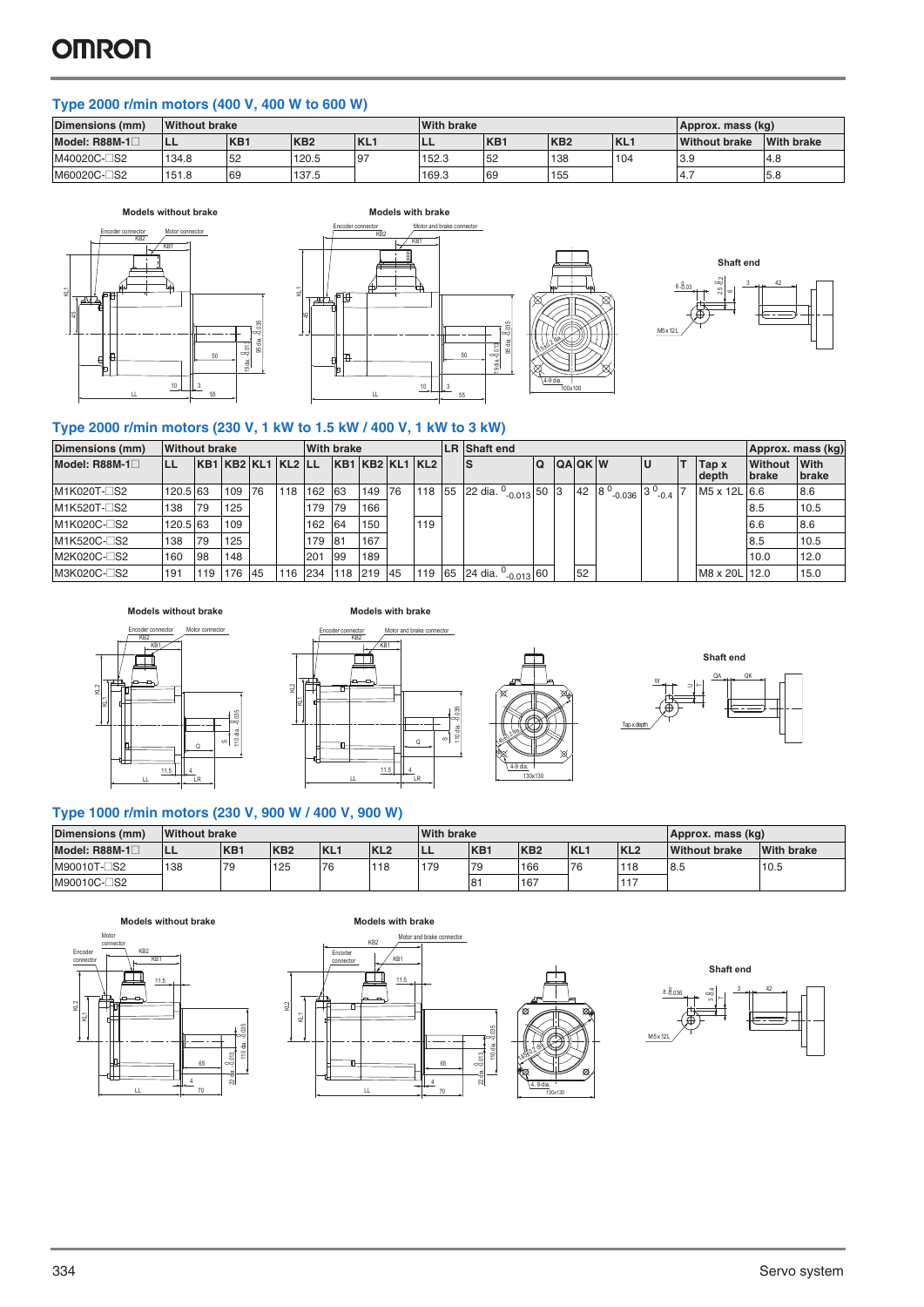### **Type 1000 r/min motors (400 V, 2 kW)**

| <b>Dimensions</b><br>(mm) | <b>Without brake</b>                                   |    |     |    |     | <b>With brake</b> |     |                 |      |                 | Approx. mass (kg)        |      |
|---------------------------|--------------------------------------------------------|----|-----|----|-----|-------------------|-----|-----------------|------|-----------------|--------------------------|------|
| Model: R88M-1             | KL.<br>KB1<br>KB <sub>2</sub><br>KL <sub>2</sub><br>LL |    |     |    |     | <b>ILL</b>        | KB1 | KB <sub>2</sub> | IKL. | KL <sub>2</sub> | Without brake With brake |      |
| $\square$ s2<br>M2K010C-L | 159                                                    | 93 | 145 | 45 | 141 | 206               | 92  | 191             | 45   | 144             | 18.0                     | 22.0 |







### **Type 1000 r/min motors (400 V, 3 kW)**

| Dimensions (mm)           | <b>Without brake</b> |                  |                 |      |                 | <b>With brake</b> |                  |                 |      | Approx. mass (kg) |                          |      |
|---------------------------|----------------------|------------------|-----------------|------|-----------------|-------------------|------------------|-----------------|------|-------------------|--------------------------|------|
| Model: R88M-1L            | --                   | K <sub>B</sub> 1 | KB <sub>2</sub> | IKL. | KL <sub>2</sub> | -                 | K <sub>B</sub> 1 | KB <sub>2</sub> | IKL. | KL <sub>2</sub>   | Without brake With brake |      |
| $\square$ S2<br>M3K010C-L | 228                  | 162              | 213             | .45  | 141             | 274               | 162              | 260             | 45   | 144               | 28.0                     | 33.0 |







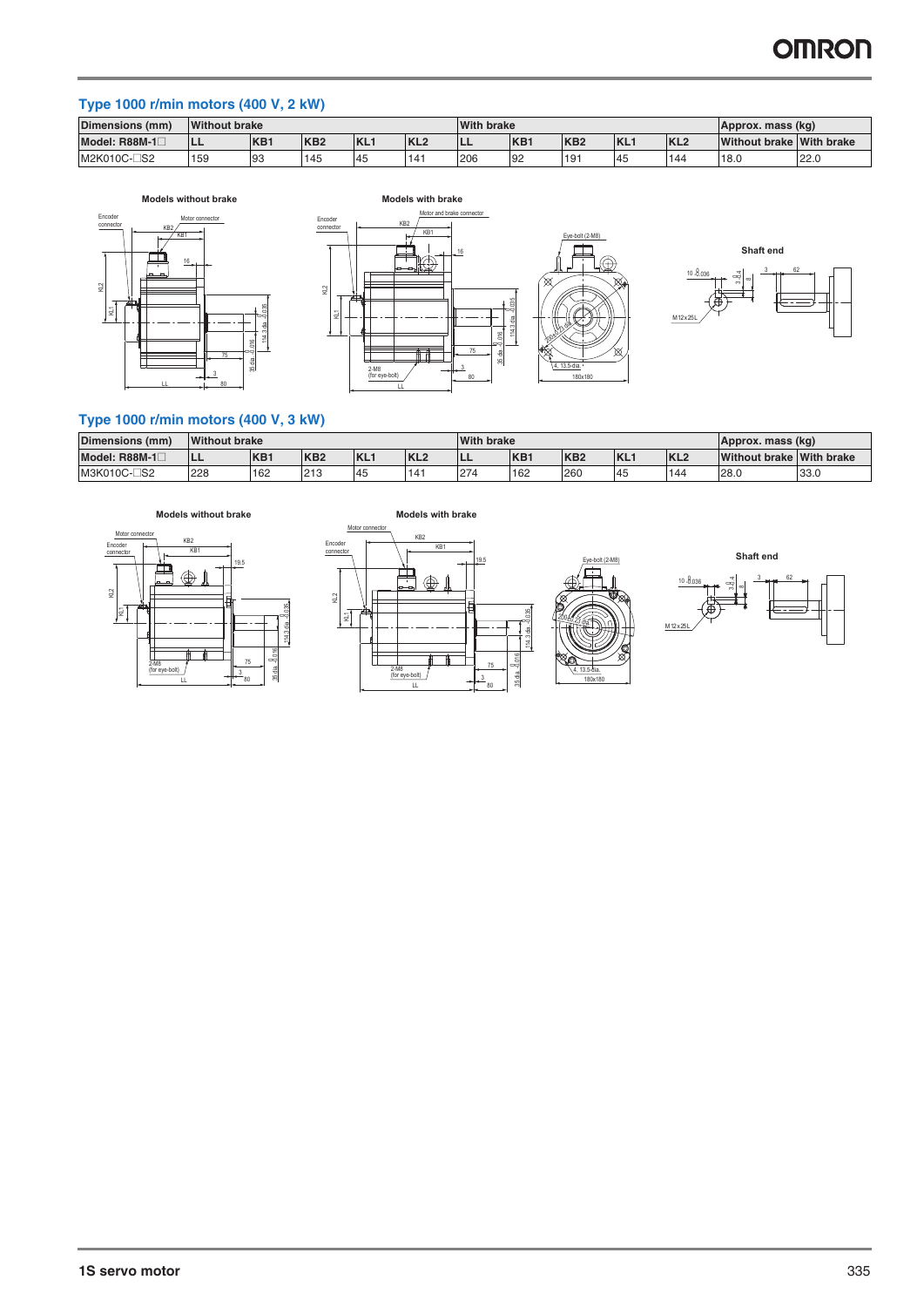### **Ordering information**



### **Servo motors**

 $\circled{1}$  Select motor from R88M-1 $\square$  family using motor tables in next pages.

### **Servo drives**

B Refer to the 1S servo drive chapter for detailed drive specifications and selection of drive accessories.

### **Servo motors**

### **Servo motors 3000 r/min (100 W to 3 kW)**

| Symbol        | <b>Specifications</b> |                                |                           | <b>Model</b> | Compatible 1S servo drive                             |        |                   |                 |  |
|---------------|-----------------------|--------------------------------|---------------------------|--------------|-------------------------------------------------------|--------|-------------------|-----------------|--|
|               | Voltage               |                                | <b>Encoder and design</b> |              | <b>Rated torque</b><br>Capacity<br><b>Flange size</b> |        |                   |                 |  |
| $\circled{1}$ | 230 V                 | Absolute encoder Without brake |                           | 0.318 Nm     | 100 W                                                 | 40 mm  | R88M-1M10030T-S2  | R88D-1SN01H-ECT |  |
|               |                       | $(23-bit)$                     |                           | 0.637 Nm     | 200 W                                                 | 60 mm  | R88M-1M20030T-S2  | R88D-1SN02H-ECT |  |
|               |                       | Straight shaft with            |                           | .27 Nm       | 400 W                                                 | 60 mm  | R88M-1M40030T-S2  | R88D-1SN04H-ECT |  |
|               |                       | key and tap                    |                           | 2.39 Nm      | 750 W                                                 | 80 mm  | R88M-1M75030T-S2  | R88D-1SN08H-ECT |  |
|               |                       |                                |                           | 3.18 Nm      | 1 kW                                                  | 100 mm | R88M-1L1K030T-S2  | R88D-1SN15H-ECT |  |
|               |                       |                                |                           | 4.77 Nm      | 1.5 kW                                                | 100 mm | R88M-1L1K530T-S2  | R88D-1SN15H-ECT |  |
|               |                       |                                | With brake                | 0.318 Nm     | 100 W                                                 | 40 mm  | R88M-1M10030T-BS2 | R88D-1SN01H-ECT |  |
|               |                       |                                |                           | 0.637 Nm     | 200 W                                                 | 60 mm  | R88M-1M20030T-BS2 | R88D-1SN02H-ECT |  |
|               |                       |                                |                           | 1.27 Nm      | 400 W                                                 | 60 mm  | R88M-1M40030T-BS2 | R88D-1SN04H-ECT |  |
|               |                       |                                |                           | 2.39 Nm      | 750 W                                                 | 80 mm  | R88M-1M75030T-BS2 | R88D-1SN08H-ECT |  |
|               |                       |                                |                           | 3.18 Nm      | 1 kW                                                  | 100 mm | R88M-1L1K030T-BS2 | R88D-1SN15H-ECT |  |
|               |                       |                                |                           | 4.77 Nm      | 1.5 kW                                                | 100 mm | R88M-1L1K530T-BS2 | R88D-1SN15H-ECT |  |
|               | 400 V                 |                                | Without brake             | 2.39 Nm      | 750 W                                                 | 100 mm | R88M-1L75030C-S2  | R88D-1SN10F-ECT |  |
|               |                       |                                |                           | 3.18 Nm      | 1 kW                                                  | 100 mm | R88M-1L1K030C-S2  | R88D-1SN10F-ECT |  |
|               |                       |                                |                           | 4.77 Nm      | $1.5$ kW                                              | 100 mm | R88M-1L1K530C-S2  | R88D-1SN15F-ECT |  |
|               |                       |                                |                           | 6.37 Nm      | 2 kW                                                  | 100 mm | R88M-1L2K030C-S2  | R88D-1SN20F-ECT |  |
|               |                       |                                |                           | 9.55 Nm      | 3 kW                                                  | 130 mm | R88M-1L3K030C-S2  | R88D-1SN30F-ECT |  |
|               |                       |                                | With brake                | 2.39 Nm      | 750 W                                                 | 100 mm | R88M-1L75030C-BS2 | R88D-1SN10F-ECT |  |
|               |                       |                                |                           | 3.18 Nm      | 1 kW                                                  | 100 mm | R88M-1L1K030C-BS2 | R88D-1SN10F-ECT |  |
|               |                       |                                |                           | 4.77 Nm      | 1.5 kW                                                | 100 mm | R88M-1L1K530C-BS2 | R88D-1SN15F-ECT |  |
|               |                       |                                |                           | 6.37 Nm      | 2 kW                                                  | 100 mm | R88M-1L2K030C-BS2 | R88D-1SN20F-ECT |  |
|               |                       |                                |                           | 9.55 Nm      | 3 kW                                                  | 130 mm | R88M-1L3K030C-BS2 | R88D-1SN30F-ECT |  |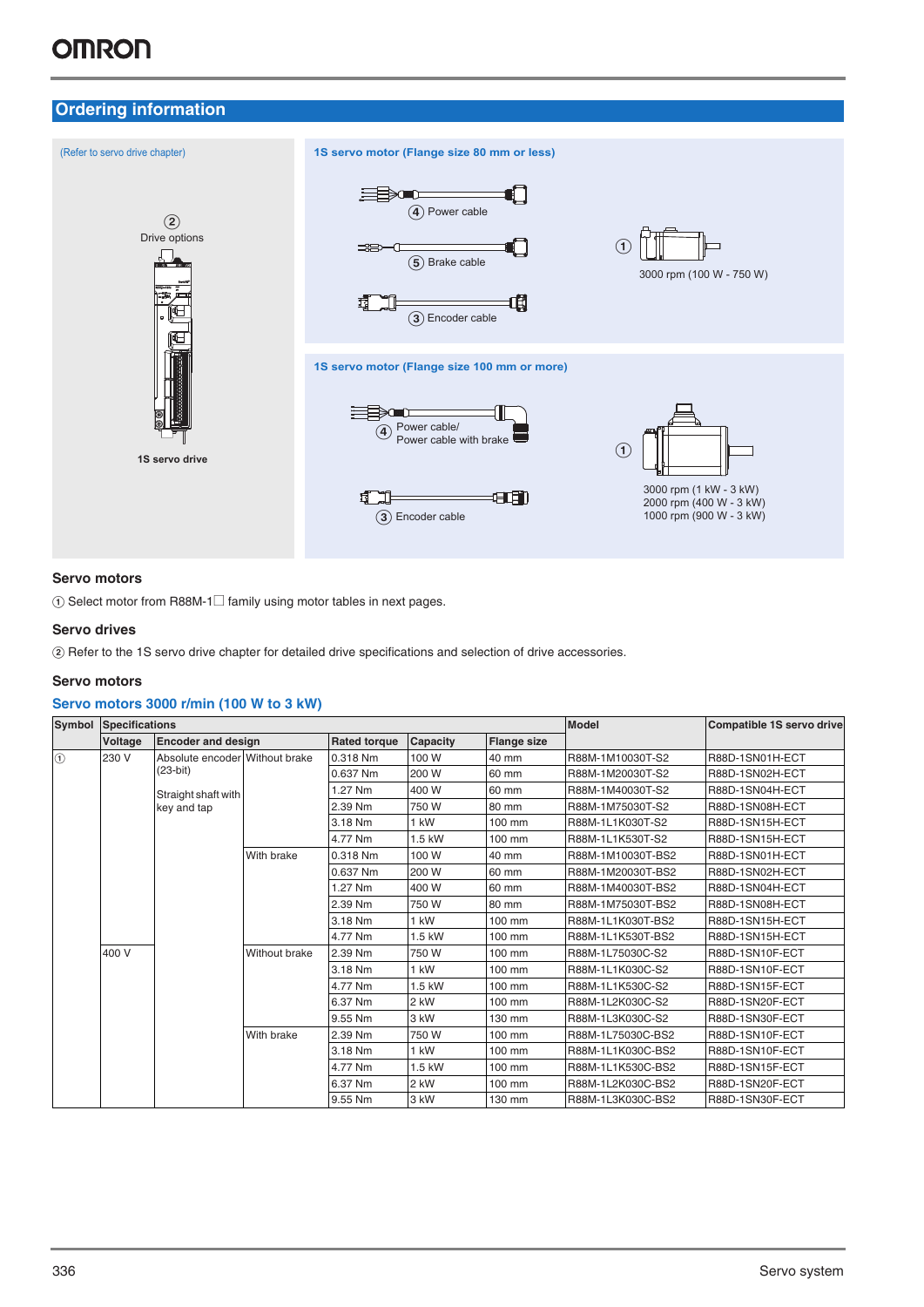### **Servo motors 2000 r/min (400 W to 3 kW)**

| Symbol  | <b>Specifications</b> |                                |                             | <b>Model</b> | Compatible 1S servo drive |                    |                   |                 |
|---------|-----------------------|--------------------------------|-----------------------------|--------------|---------------------------|--------------------|-------------------|-----------------|
|         | Voltage               | <b>Encoder and design</b>      | <b>Rated torque</b>         |              | Capacity                  | <b>Flange size</b> |                   |                 |
| $\circ$ | 230 V                 | Absolute encoder Without brake |                             | 4.77 Nm      | kW                        | 130 mm             | R88M-1M1K020T-S2  | R88D-1SN15H-ECT |
|         |                       | $(23-bit)$                     |                             | 7.16 Nm      | $1.5$ kW                  | 130 mm             | R88M-1M1K520T-S2  | R88D-1SN15H-ECT |
|         |                       | Straight shaft with            | With brake                  | 4.77 Nm      | kW                        | 130 mm             | R88M-1M1K020T-BS2 | R88D-1SN15H-ECT |
|         |                       | key and tap                    |                             | 7.16 Nm      | .5 kW                     | 130 mm             | R88M-1M1K520T-BS2 | R88D-1SN15H-ECT |
|         | 400 V                 |                                | Without brake<br>With brake | 1.91 Nm      | 400 W                     | 100 mm             | R88M-1M40020C-S2  | R88D-1SN06F-ECT |
|         |                       |                                |                             | 2.86 Nm      | 600 W                     | 100 mm             | R88M-1M60020C-S2  | R88D-1SN06F-ECT |
|         |                       |                                |                             | 4.77 Nm      | l kW                      | 130 mm             | R88M-1M1K020C-S2  | R88D-1SN10F-ECT |
|         |                       |                                |                             | 7.16 Nm      | 1.5 kW                    | 130 mm             | R88M-1M1K520C-S2  | R88D-1SN15F-ECT |
|         |                       |                                |                             | 9.55 Nm      | 2 kW                      | 130 mm             | R88M-1M2K020C-S2  | R88D-1SN20F-ECT |
|         |                       |                                |                             | 14.3 Nm      | 3 kW                      | 130 mm             | R88M-1M3K020C-S2  | R88D-1SN30F-ECT |
|         |                       |                                |                             | 1.91 Nm      | 400 W                     | 100 mm             | R88M-1M40020C-BS2 | R88D-1SN06F-ECT |
|         |                       |                                |                             | 2.86 Nm      | 600 W                     | 100 mm             | R88M-1M60020C-BS2 | R88D-1SN06F-ECT |
|         |                       |                                |                             | 4.77 Nm      | kW                        | 130 mm             | R88M-1M1K020C-BS2 | R88D-1SN10F-ECT |
|         |                       |                                |                             | 7.16 Nm      | 1.5 kW                    | 130 mm             | R88M-1M1K520C-BS2 | R88D-1SN15F-ECT |
|         |                       |                                |                             | 9.55 Nm      | 2 kW                      | 130 mm             | R88M-1M2K020C-BS2 | R88D-1SN20F-ECT |
|         |                       |                                |                             | 14.3 Nm      | 3 kW                      | 130 mm             | R88M-1M3K020C-BS2 | R88D-1SN30F-ECT |

### **Servo motors 1000 r/min (900 W to 3 kW)**

|         | <b>Symbol Specifications</b>                              |                                |            | <b>Model</b>        | Compatible 1S servo drive |                    |                   |                 |
|---------|-----------------------------------------------------------|--------------------------------|------------|---------------------|---------------------------|--------------------|-------------------|-----------------|
|         | Voltage                                                   | <b>Encoder and design</b>      |            | <b>Rated torque</b> | Capacity                  | <b>Flange size</b> |                   |                 |
| $\odot$ | 230 V                                                     | Absolute encoder Without brake |            | 8.59 Nm             | 900 W                     | 130 mm             | R88M-1M90010T-S2  | R88D-1SN15H-ECT |
|         | $(23-bit)$                                                |                                | With brake | 8.59 Nm             | 900 W                     | 130 mm             | R88M-1M90010T-BS2 | R88D-1SN15H-ECT |
|         | 400 V<br>Straight shaft with Without brake<br>key and tap |                                | 8.59 Nm    | 900 W               | 130 mm                    | R88M-1M90010C-S2   | R88D-1SN10F-ECT   |                 |
|         |                                                           |                                |            | 19.1 Nm             | 2 kW                      | 180 mm             | R88M-1M2K010C-S2  | R88D-1SN20F-ECT |
|         |                                                           |                                |            | 28.7 Nm             | 3 kW                      | 180 mm             | R88M-1M3K010C-S2  | R88D-1SN30F-ECT |
|         |                                                           |                                | With brake | 8.59 Nm             | 900 W                     | 130 mm             | R88M-1M90010C-BS2 | R88D-1SN10F-ECT |
|         |                                                           |                                |            | 19.1 Nm             | 2 kW                      | 180 mm             | R88M-1M2K010C-BS2 | R88D-1SN20F-ECT |
|         |                                                           |                                |            | 28.7 Nm             | 3 kW                      | 180 mm             | R88M-1M3K010C-BS2 | R88D-1SN30F-ECT |

### **Encoder cables**

| Symbol        | <b>Specifications</b>                                    |                 | <b>Model</b>       | Appearance |
|---------------|----------------------------------------------------------|-----------------|--------------------|------------|
| $\circled{3}$ | Encoder cable for servo motors                           | .5 <sub>m</sub> | R88A-CR1A001-5CF-E |            |
|               | R88M-1M(100/200/400/750)30T-                             | 3 m             | R88A-CR1A003CF-E   |            |
|               |                                                          | 5 <sub>m</sub>  | R88A-CR1A005CF-E   |            |
|               |                                                          | 10 <sub>m</sub> | R88A-CR1A010CF-E   | 冠          |
|               |                                                          | 15 m            | R88A-CR1A015CF-E   |            |
|               |                                                          | 20 m            | R88A-CR1A020CF-E   |            |
|               | Encoder cable for servo motors                           | .5 <sub>m</sub> | R88A-CR1B001-5NF-E |            |
|               | R88M-1L(1K0/1K5)30T-<br>R88M-1L(750/1K0/1K5/2K0/3K0)30C- | 3 m             | R88A-CR1B003NF-E   |            |
|               | R88M-1M(1K0/1K5)20T-                                     | 5 <sub>m</sub>  | R88A-CR1B005NF-E   |            |
|               | R88M-1M(400/600/1K0/1K5/2K0/3K0)20C-                     | 10 <sub>m</sub> | R88A-CR1B010NF-E   | π          |
|               | R88M-1M90010T-                                           | 15 m            | R88A-CR1B015NF-E   |            |
|               | R88M-1M(900/2K0/3K0)10C-                                 | 20 m            | R88A-CR1B020NF-E   |            |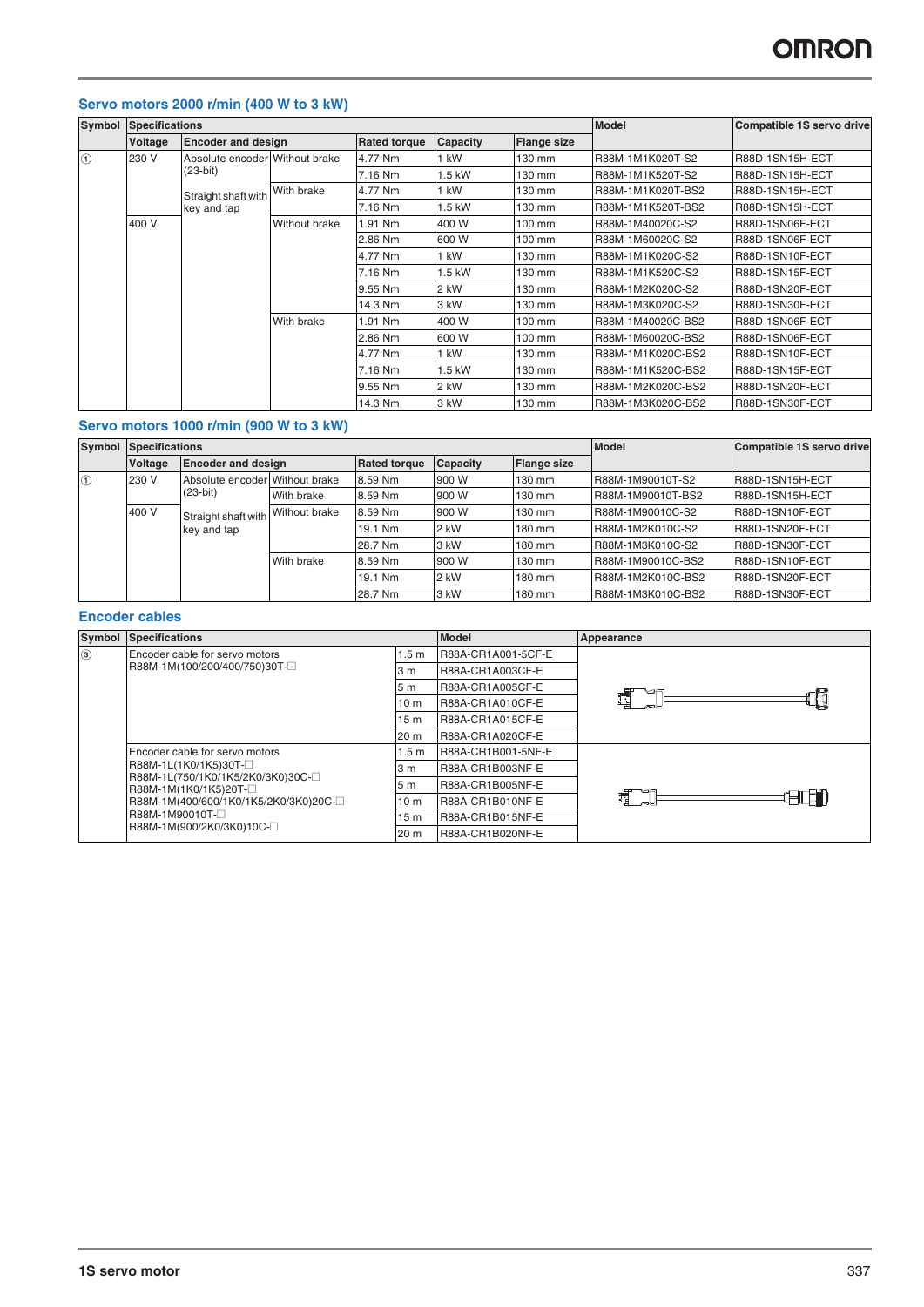### **Power cables**

| Symbol                      | <b>Specifications</b>                                                                             |                  |                  | <b>Model</b>       | Appearance |
|-----------------------------|---------------------------------------------------------------------------------------------------|------------------|------------------|--------------------|------------|
| $\left(\overline{4}\right)$ | For 230 V servo motors                                                                            | Without          | 1.5 <sub>m</sub> | R88A-CA1A001-5SF-E |            |
|                             | R88M-1M(100/200/400/750)30T-CS2                                                                   | brake            | 3 <sub>m</sub>   | R88A-CA1A003SF-E   |            |
|                             | Note: For servo motors with brake R88M-                                                           |                  | 5 <sub>m</sub>   | R88A-CA1A005SF-E   |            |
|                             | 1M(100/200/400/750)30T-BS2, the sepa-                                                             |                  | 10 <sub>m</sub>  | R88A-CA1A010SF-E   |            |
|                             | rate brake cable R88A-CA1A□□□BF-E is                                                              |                  | 15 <sub>m</sub>  | R88A-CA1A015SF-E   |            |
|                             | needed.                                                                                           |                  | 20 m             | R88A-CA1A020SF-E   |            |
|                             | For 230 V servo motors<br>R88M-1L(1K0/1K5)30T-2S2<br>R88M-1M(1K0/1K5)20T-□S2<br>R88M-1M90010T-CS2 | Without          | 1.5 <sub>m</sub> | R88A-CA1C001-5SF-E |            |
|                             |                                                                                                   | brake            | 3 <sub>m</sub>   | R88A-CA1C003SF-E   |            |
|                             |                                                                                                   |                  | 5 <sub>m</sub>   | R88A-CA1C005SF-E   |            |
|                             |                                                                                                   |                  | 10 <sub>m</sub>  | R88A-CA1C010SF-E   |            |
|                             |                                                                                                   |                  | 15 m             | R88A-CA1C015SF-E   |            |
|                             |                                                                                                   |                  | 20 m             | R88A-CA1C020SF-E   |            |
|                             |                                                                                                   | With brake 1.5 m |                  | R88A-CA1C001-5BF-E |            |
|                             |                                                                                                   |                  | 3 <sub>m</sub>   | R88A-CA1C003BF-E   |            |
|                             |                                                                                                   |                  | 5 <sub>m</sub>   | R88A-CA1C005BF-E   |            |
|                             |                                                                                                   |                  | 10 m             | R88A-CA1C010BF-E   |            |
|                             |                                                                                                   |                  | 15 m             | R88A-CA1C015BF-E   |            |
|                             |                                                                                                   |                  | 20 m             | R88A-CA1C020BF-E   |            |
|                             | For 400 V servo motors                                                                            | Without          | 1.5 <sub>m</sub> | R88A-CA1C001-5SF-E |            |
|                             | R88M-1L(750/1K0/1K5/2K0)30C-CS2                                                                   | brake            | 3 <sub>m</sub>   | R88A-CA1C003SF-E   |            |
|                             | R88M-1M(400/600/1K0/1K5/2K0)20C-CS2<br>R88M-1M90010C-CS2                                          |                  | 5 <sub>m</sub>   | R88A-CA1C005SF-E   |            |
|                             |                                                                                                   |                  | 10 m             | R88A-CA1C010SF-E   |            |
|                             |                                                                                                   |                  | 15 <sub>m</sub>  | R88A-CA1C015SF-E   |            |
|                             |                                                                                                   |                  | 20 m             | R88A-CA1C020SF-E   |            |
|                             |                                                                                                   | With brake       | 1.5 <sub>m</sub> | R88A-CA1E001-5BF-E |            |
|                             |                                                                                                   |                  | 3 <sub>m</sub>   | R88A-CA1E003BF-E   |            |
|                             |                                                                                                   |                  | 5 <sub>m</sub>   | R88A-CA1E005BF-E   |            |
|                             |                                                                                                   |                  | 10 <sub>m</sub>  | R88A-CA1E010BF-E   |            |
|                             |                                                                                                   |                  | 15 <sub>m</sub>  | R88A-CA1E015BF-E   |            |
|                             |                                                                                                   |                  | 20 m             | R88A-CA1E020BF-E   |            |
|                             | For 400 V servo motors                                                                            | Without          | 1.5 <sub>m</sub> | R88A-CA1E001-5SF-E |            |
|                             | R88M-1L3K030C-CS2                                                                                 | brake            | 3 <sub>m</sub>   | R88A-CA1E003SF-E   |            |
|                             | R88M-1M3K020C-□S2<br>R88M-1M(2K0/3K0)10C-□S2                                                      |                  | 5 <sub>m</sub>   | R88A-CA1E005SF-E   |            |
|                             |                                                                                                   |                  | 10 <sub>m</sub>  | R88A-CA1E010SF-E   |            |
|                             |                                                                                                   |                  | 15 <sub>m</sub>  | R88A-CA1E015SF-E   |            |
|                             |                                                                                                   |                  | 20 m             | R88A-CA1E020SF-E   |            |
|                             |                                                                                                   | With brake 1.5 m |                  | R88A-CA1E001-5BF-E |            |
|                             |                                                                                                   |                  | 3 m              | R88A-CA1E003BF-E   |            |
|                             |                                                                                                   |                  | 5m               | R88A-CA1E005BF-E   |            |
|                             |                                                                                                   |                  | 10 <sub>m</sub>  | R88A-CA1E010BF-E   |            |
|                             |                                                                                                   |                  | 15 <sub>m</sub>  | R88A-CA1E015BF-E   |            |
|                             |                                                                                                   |                  | 20 m             | R88A-CA1E020BF-E   |            |

### **Brake cables (for 230 V, 100 W to 750 W servo motors)**

|               | <b>Symbol Specifications</b>                                         |                 | <b>Model</b>       | Appearance |
|---------------|----------------------------------------------------------------------|-----------------|--------------------|------------|
| $\circled{5}$ | Brake cable only                                                     | .5 m            | R88A-CA1A001-5BF-E |            |
|               | For 230 V servo motors with brake<br>R88M-1M(100/200/400/750)30T-BS2 | 3 m             | R88A-CA1A003BF-E   |            |
|               |                                                                      | 5 <sub>m</sub>  | R88A-CA1A005BF-E   |            |
|               |                                                                      | 10 <sub>m</sub> | R88A-CA1A010BF-E   | <b>SS</b>  |
|               |                                                                      | 15 m            | R88A-CA1A015BF-E   |            |
|               |                                                                      | 20 m            | R88A-CA1A020BF-E   |            |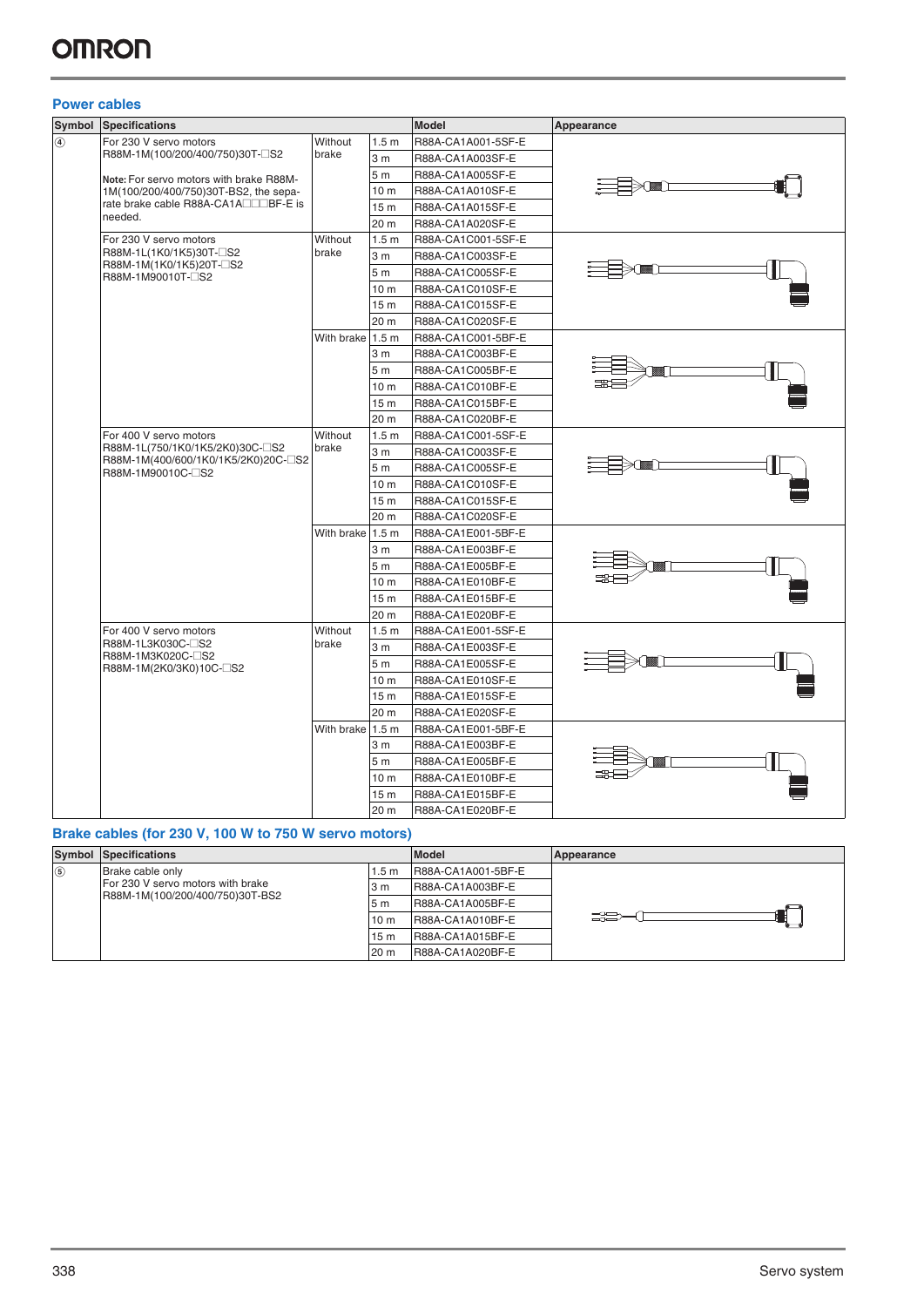### **Connectors for encoder, power and brake cables**

| <b>Specifications</b>         |                  | Applicable servo motor                                                                                                                                                            | <b>Model</b>       |
|-------------------------------|------------------|-----------------------------------------------------------------------------------------------------------------------------------------------------------------------------------|--------------------|
| Connectors for encoder cables | Drive side (CN2) | All models                                                                                                                                                                        | R88A-CN101R        |
|                               | Motor side       | R88M-1M(100/200/400/750)30T-                                                                                                                                                      | R88A-CNK02R        |
|                               |                  | R88M-1L(1K0/1K5)30T-<br>R88M-1L(750/1K0/1K5/2K0/3K0)30C- $\square$<br>R88M-1M(1K0/1K5)20T-<br>R88M-1M(400/600/1K0/1K5/2K0/3K0)20C-<br>R88M-1M90010T-<br>R88M-1M(900/2K0/3K0)10C-□ | R88A-CN104R        |
| Connectors for power cables   | Motor side       | R88M-1M(100/200/400/750)30T-S2                                                                                                                                                    | <b>R88A-CN111A</b> |
|                               |                  | R88M-1L(1K0/1K5)30T-S2<br>R88M-1M(1K0/1K5)20T-S2<br>R88M-1M90010T-S2<br>R88M-1L(750/1K0/1K5/2K0)30C-S2<br>R88M-1M(400/600/1K0/1K5/2K0)20C-S2<br>R88M-1M90010C-S2                  | MS3108E20-4S       |
|                               |                  | R88M-1L(1K0/1K5)30T-BS2<br>R88M-1M(1K0/1K5)20T-BS2<br>R88M-1M90010T-BS2                                                                                                           | MS3108E20-18S      |
|                               |                  | R88M-1L3K030C-S2<br>R88M-1M3K020C-S2<br>R88M-1M(2K0/3K0)10C-S2                                                                                                                    | MS3108E22-22S      |
|                               |                  | R88M-1L(750/1K0/1K5/2K0/3K0)30C-BS2<br>R88M-1M(400/600/1K0/1K5/2K0/3K0)20C-BS2<br>R88M-1M(900/2K0/3K0)10C-BS2                                                                     | MS3108E24-11S      |
| Connectors for brake cables   | Motor side       | R88M-1M(100/200/400/750)30T-BS2                                                                                                                                                   | <b>R88A-CN111B</b> |

### **Cable clamp (spare parts)**

| Applicable 1S power cable    | <b>Model</b>         |
|------------------------------|----------------------|
| 230 V, 100 W to 750 W models | <b>R88A-SC011S-E</b> |
| 230 V, 1.5 kW model          | R88A-SC021S-E        |
| 400 V, 600 W to 3 kW models  |                      |